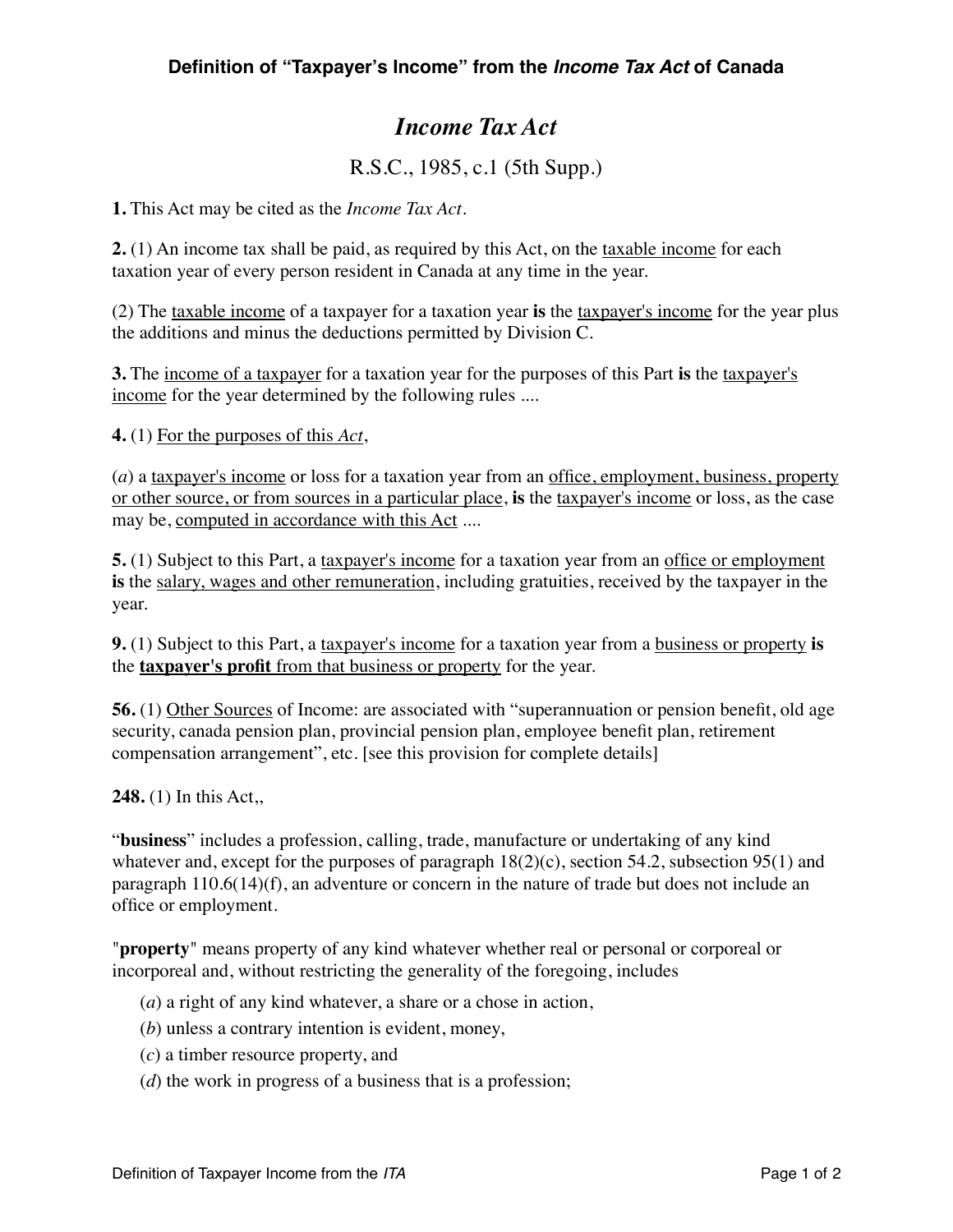## **Definition of "Taxpayer's Income" from the** *Income Tax Act* **of Canada**

"**taxpayer**" includes any **individual** whether or not liable to pay tax;

"**individual**" includes any entity exempt, because of subsection 149(1), from tax under Part I on all or part of the entity's taxable income [such as charities, government bodies, *etc*.]

**and**

the heirs, executors, liquidators of a succession, administrators or other **legal representatives** of such an **individual**,

according to the law of that part of Canada to which the context extends;

"**legal representative**" of a taxpayer means a trustee in bankruptcy, an assignee, a liquidator, a curator, a receiver of any kind, a trustee, an heir, an administrator, an executor, a liquidator of a succession, a committee, **or** any other like person, administering, winding up, controlling or otherwise dealing in a representative or fiduciary capacity with the property that belongs or belonged to, or that is or was held for the benefit of, the taxpayer or the taxpayer's estate;

--------------------------------------------------------------

**Summary:** From a combination of sections 2, 3, 4, 5, 9, 56, and 248 of the *Income Tax Act*, a taxpayer's income is determined from the "salary, wages, and other remunerations" from an "office or employment", as well as from the **taxpayer's profit** from a "business, property or other source, or from sources in a particular place" [which now requires a definition of **profit**]. Furthermore, said **taxpayer** is an entity dealing in a representative or fiduciary capacity with the property which belongs to Her Majesty.

Since "**profit**" is neither defined in the *Income Tax Act* nor the *Interpretation Act*, we have to refer to elsewhere for its definition, such as from Law Dictionaries or Case Law:

**profit** means: The excess of revenues over expenditures in a business transaction; Gain *(Black's Law Dictionary, 7th Edition)*.

**profit** means: The advance in the price of goods sold beyond the cost of purchase. The gain made by the sale of produce or manufactures, after deducting the value of the labor, materials, rents, and all expenses, together with the interest of the capital employed. *(Black's Law Dictionary, 4th Edition)*.

For a **reasonable expectation of profit**, see: "*Stewart v. Canada 2002 SCC 46, [2002] 2 SCR 645, Date 2002-05-23, Docket 27860*".

A human being does not appear in the definition of a "**taxpayer**" within the *ITA (supra)* because the labour of a human being cannot be used for profit and therefor cannot be taxed, see: *Clayton Act* Title 15 USC Section 17 to wit: "The labor of a human being is not a commodity or article of commerce."